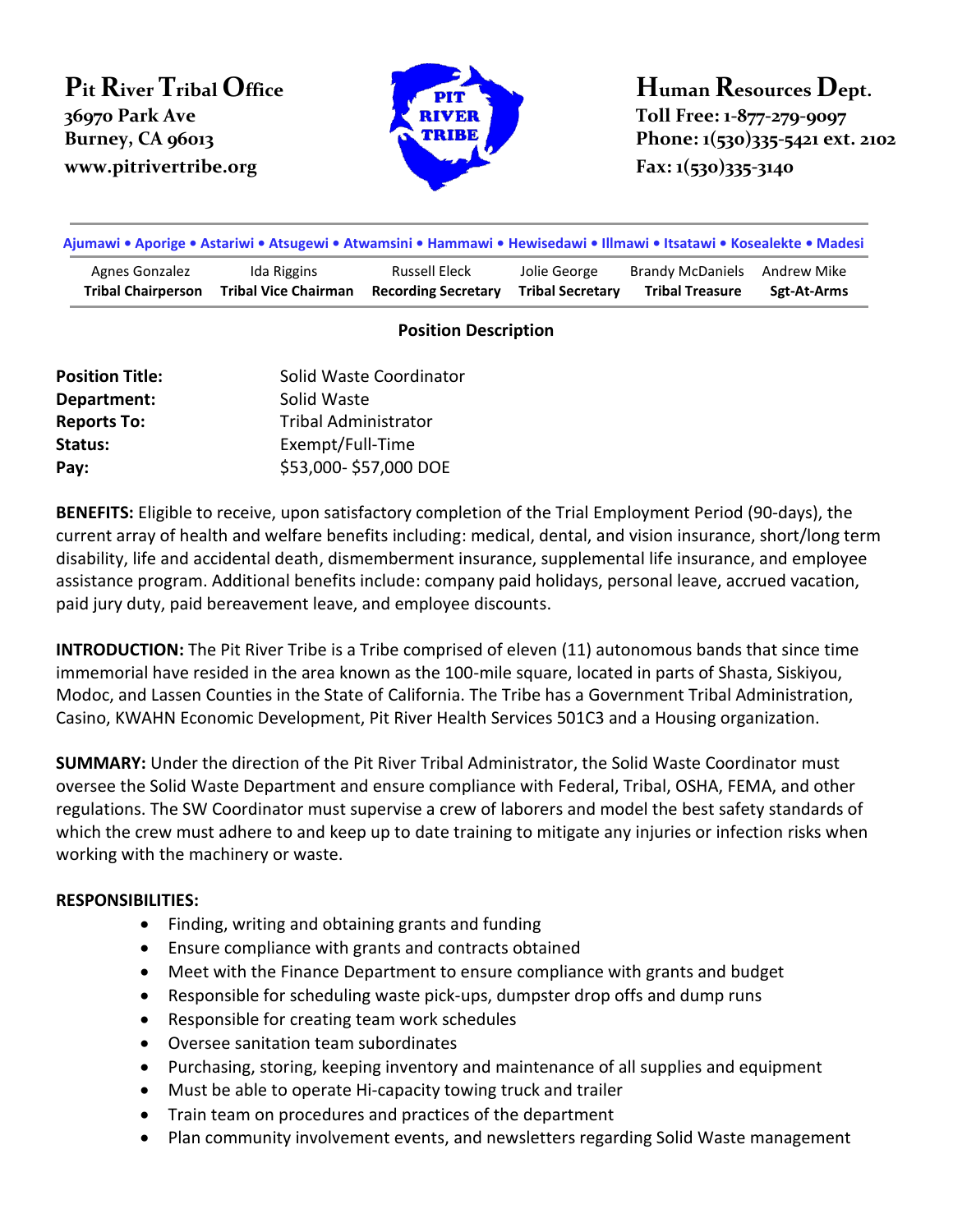- Submission of waste pick up billing and mileage reports to finance
- Research and identify environmental standards and new regulations, policies and programs for solid waste management; Reporting to Tribal Administrator
- Be aware of tribal/ state ordinances and regulations regarding hazardous materials
- Oversee the implementation of the Sustainable Materials Recovery Program and related efforts to reduce and recycle solid waste
- Responsible for Solid Waste facilities maintenance, upgrades and improvements
- Responsible for assuring the safety and security of personnel and assets
- Responsible for working collaboratively with the Human Resources Director and Tribal Administrator in recruiting, hiring, training, supervising and discharging of employees
- Responsible for developing and maintaining cooperative working relationships with the Tribe, Tribal, Federal and State agencies, agents and employees

## **QUALIFICATIONS:**

- Must be 18 years of age
- Bachelor's Degree in Safety Engineering, Safety Management, Environmental Science, Industrial Hygiene or other closely related degree; 3-5 years of experience in an industrial manufacturing setting or other extensive experience may be supplemented for degree requirements.
- Proficiency in MS Office, Word, Excel and Outlook
- Strong interpersonal skills with the ability to motivate employees
- Strong oral and written skills to communicate effectively with Tribal Council, vendors, customers and co-workers
- Ability to understand and apply federal laws, regulations, policies, procedures, and program standards in the environmental assessment and planning process and in accomplishing the goals of the program.
- Demonstrated ability to research, analyze, and summarize data using a variety of computer models and technical software applications; possess a high level of technical competence in computer use.
- Able to prepare clear, concise, and complete technical documents, reports, correspondence and other written materials and provide those documents to the Tribal Council and Tribal Administrator.
- Skill and experience in supervision of professional and technical staff and in functioning as a member of a technical workgroup or in a multi-disciplinary team environment.
- Able to exercise sound independent judgment within established guidelines and protocol.
- Ability to manage multiple projects in a fast-paced environment.
- Must be able to work with all departments effectively.
- Strong problem-solving capability; math and analytical abilities a plus.
- Ability to travel as needed
- Must be able to work extended hours and weekends if requested.
- Ability to move/lift 50 lbs., at various times over a 12-hour shift
- Must possess a valid California Driver's license
- Must be insurable by the Tribe's insurance
- Must be willing to travel on the remote areas within the Pit River Tribal Territory

**Note:** This position requires an awareness and deep appreciation of Indian traditions, customs, and socioeconomic need. It requires the ability, at all times, to meet and deal effectively in contacts with Indian